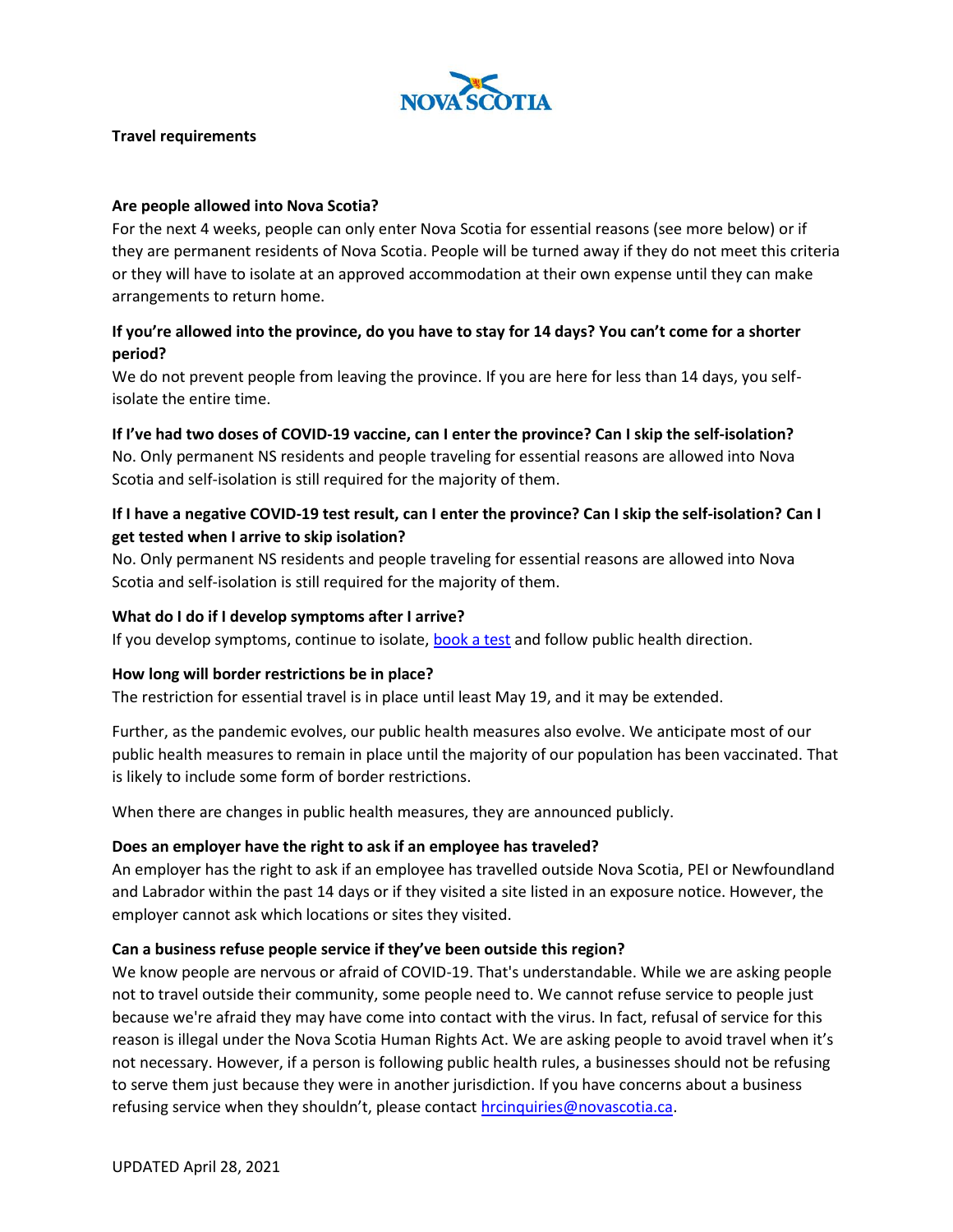

#### **ATLANTIC PROVINCES**

#### **Can people enter Nova Scotia from PEI or Newfoundland and Labrador?**

Permanent residents of Nova Scotia, PEI or Newfoundland and Labrador can enter Nova Scotia without completing the Nova Scotia Safe Check-in form as long as they only traveled within these three provinces. They are not required to self-isolate, however they should be aware that Nova Scotia is in lockdown. Travel is discouraged at this time but it they need to come here, they should accomplish their task and otherwise stay at their accommodations.

#### **What do you need to enter Nova Scotia from PEI or Newfoundland and Labrador?**

Every adult (18+) needs to show border officials valid ID showing their permanent home address:

- Drivers' license
- Government identification card
- Bank statement with permanent home address
- Utility bill with permanent home address

If children under 19 are not accompanied by a parent, they must have proof of permanent residency.

Similarly, Nova Scotians need to show proof of permanent residency when they return home from PEI or Newfoundland and Labrador.

#### **Can Nova Scotians go to PEI or Newfoundland and Labrador without isolating there?**

Travel is discouraged at this time. Also, PEI or Newfoundland and Labrador may still have requirements for Nova Scotians – you should check with those provinces about their rules.

### **If someone does their 14 days of isolation in PEI or Newfoundland and Labrador, can they come to Nova Scotia without isolating again?**

Travel is discouraged at this time. However, if you completed 14 days of isolation in PEI or Newfoundland and Labrador, you do not have to isolate again when you come to Nova Scotia. You will need some form of proof for our border officials that you completed your isolation in one of those provinces. Hotel bills or gas/food receipts are some examples.

#### **Can people still travel between Nova Scotia and New Brunswick for work or school?**

People can follow the [NS-NB travel protocol](https://novascotia.ca/coronavirus/docs/COVID-19-Protocol-for-Nova-Scotia-New-Brunswick.pdf) if they have to travel for work, school or other tasks that are necessary and cannot be done virtually. We are asking everyone to avoid unnecessary travel, so please consider whether your travel is truly necessary.

#### **Can people travel between Nova Scotia and New Brunswick for medical appointments?**

People traveling for essential medical services are exempt from the self-isolation requirement but must follow the **exempt traveler protocol**.

#### **When students studying in New Brunswick move back home to Nova Scotia, do they have to isolate?**

Students moving from New Brunswick back to Nova Scotia must isolate in a separate space from the rest of the household, but because we consider this essential travel, they can share a bathroom with others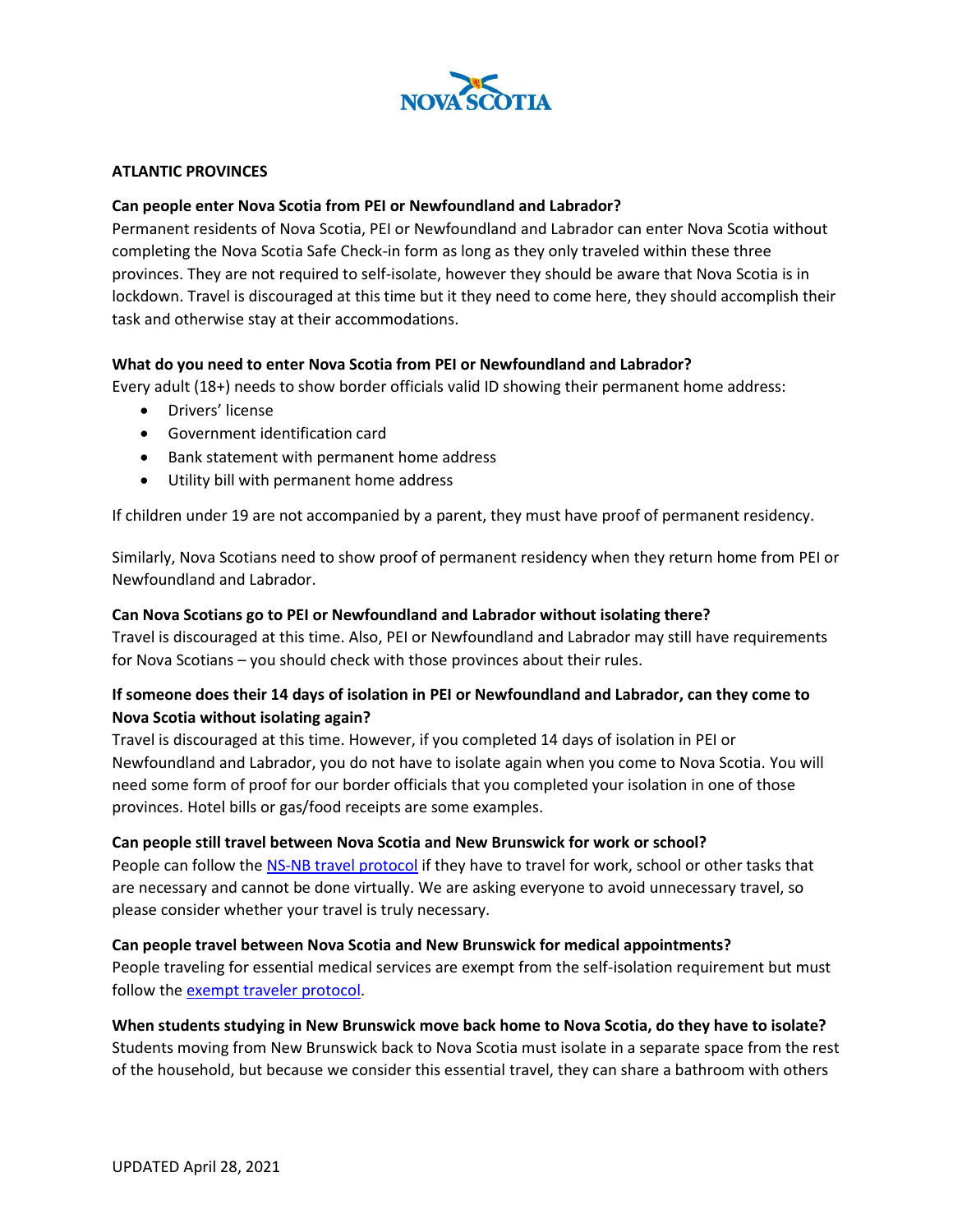

as long as it is cleaned between uses. If this can be accomplished, the rest of the household does not have to isolate along with the student.

Anyone who is isolating after travel within Canada should get tested at the beginning and end of their isolation. Testing is not mandatory but is strongly recommended as an added layer of protection.

#### **Can I go to New Brunswick to pick up a student and move them back home to Nova Scotia?**

The person who is doing the pick up does not have to self-isolate as long as they follow the NS-NB travel [protocol.](https://novascotia.ca/coronavirus/docs/COVID-19-Protocol-for-Nova-Scotia-New-Brunswick.pdf) You should sit as far apart as possible in the vehicle and wear masks. The student who is moving back to Nova Scotia does have to self-isolate (see above).

# **Is isolation required for travel related to child custody between Nova Scotia and New Brunswick?**

People traveling for child custody reasons need to follow th[e child custody protocol.](https://novascotia.ca/coronavirus/docs/COVID-19-Protocol-for-child-custody-en.pdf)

#### **When will the Atlantic bubble reopen?**

It is too soon to say when the Atlantic bubble might reopen.

#### **NOVA SCOTIA SAFE CHECK-IN**

### **What do you need to do to enter Nova Scotia?**

We are accepting permanent Nova Scotia residents and essential travelers only until at least May 20 and that may be extended. People will be turned away if they do not meet this criteria or they will have to isolate at an approved accommodation at their own expense until they can make arrangements to return home.

People who are allowed to travel from outside Nova Scotia, PEI or Newfoundland and Labrador must complete the [Nova Scotia Safe Check-in](https://novascotia.ca/coronavirus/travel/#self-declaration) in advance. If you do not see a category in the Nova Scotia Safe Check-in that matches your reason for travel, then you cannot come to Nova Scotia at this time. *Completing this form is NOT considered permission to enter the province. If you complete it even when you shouldn't, you will be turned away at the border.*

#### **How does the Nova Scotia Safe Check-in work?**

People who are allowed to travel from outside Nova Scotia, PEI or Newfoundland and Labrador must complete the [Nova Scotia Safe Check-in](https://novascotia.ca/coronavirus/travel/#self-declaration) in advance. Adults can complete their own form. Someone who is 16 or 17 and traveling alone can complete the form themselves or have a parent or guardian complete it for them – under that age, a parent or legal guardian complete it on their behalf.

You will receive an email with an ID number that you must present at the border. You should keep this email in case you need to refer to it later.

During your 14 days of self-isolation, you will receive a daily email check-in to which you must respond, confirming that you are self-isolating. Please read our information about [how to self-isolate.](https://novascotia.ca/coronavirus/symptoms-and-testing/#self-isolate)

If you leave before the 14 days are up, you can [unsubscribe](https://travel-declaration.novascotia.ca/en/Help/Unsubscribe) from the daily check-in emails. You will need the email address you had used to fill in the Nova Scotia Safe Check-in form and the ID number you received when you completed that form. Choose the reason for unsubscribing that most closely matches your situation.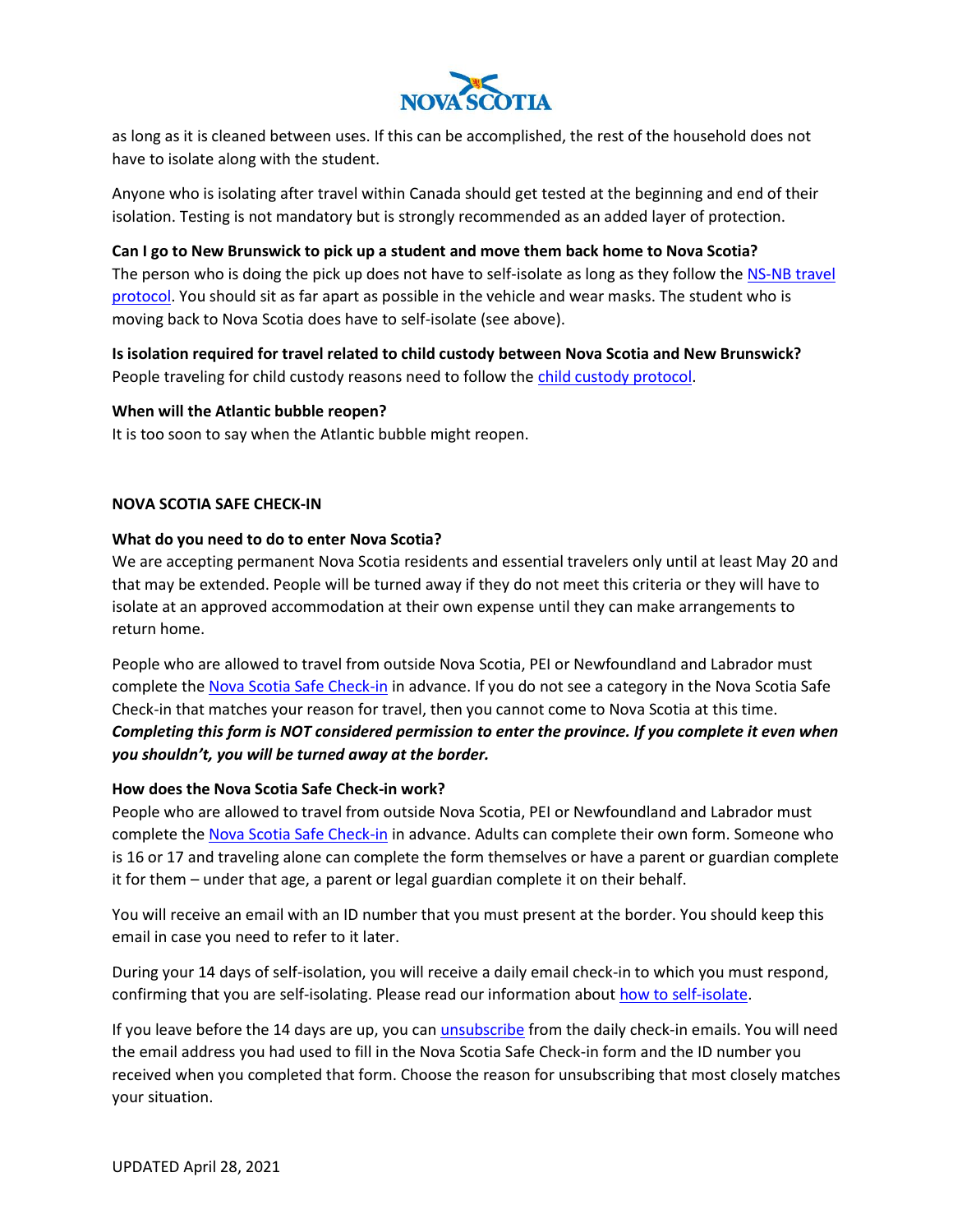

**Do people who are exempt or have an exception need to complete the Nova Scotia Safe Check-in?** Most exempt travelers are now required to complete the [Nova Scotia Safe Check-in](https://travel-declaration.novascotia.ca/en) form as per the [exempt traveler protocol.](https://novascotia.ca/coronavirus/docs/COVID-19-Protocol-for-exempt-travellers-en.pdf)

The following exempt travelers do not have to complete the form:

- People coming from PEI or Newfoundland and Labrador
- Professional truck drivers when they are traveling for work
- Exempt travelers who travel very frequently (such as daily or nearly every day) over the NS-NB, typically for work
- People with compassionate or business exceptions

#### **INTERNATIONAL TRAVEL**

#### **What are the rules for international travelers entering Nova Scotia?**

Anyone coming from outside of Canada falls under the federal Quarantine Act and will first require permission from the federal government to enter the country.

International travelers must complete 14 days of isolation in Canada total under the federal Quarantine Act. Once they have received a negative test result at their point of entry, they can come to Nova Scotia ONLY if they meet our criteria for essential travel. If they do not meet this criteria, they cannot enter the province and must complete their 14-day quarantine somewhere else.

If you are allowed to enter Nova Scotia and you come directly here after receiving your first negative test result, we do not require you to restart 14 days of isolation in Nova Scotia. If you complete 3 days at your point of entry and then come to Nova Scotia, you finish the remaining days here. You cannot leave federal quarantine until you have received your second negative test result.

Anyone who completes their full 14 days of quarantine outside NS/PEI/Newfoundland and then leaves their quarantine site is at risk of being exposed to COVID-19 and therefore must isolate for another 14 days when they arrive in Nova Scotia.

You will need to complete the [Nova Scotia Safe Check-in](https://travel-declaration.novascotia.ca/en) form before arriving at the Nova Scotia border. On your second day in Nova Scotia, you will start receiving daily check-in emails to which you must respond, confirming that you are isolating as required. Once you have completed 14 days of isolation in Canada and received your second negative test result, you ca[n unsubscribe](https://travel-declaration.novascotia.ca/en/Help/Unsubscribe) from the daily check-in emails.

Any other questions should be directed to the federal government. Contact Canada Border Services Agency:

English 1-800-461-999 French 1-800-959-2036 Outside Canada: 204-983-3500 or 506-636-5064 [tccu-ustcc@cbsa-asfc.gc.ca](mailto:tccu-ustcc@cbsa-asfc.gc.ca)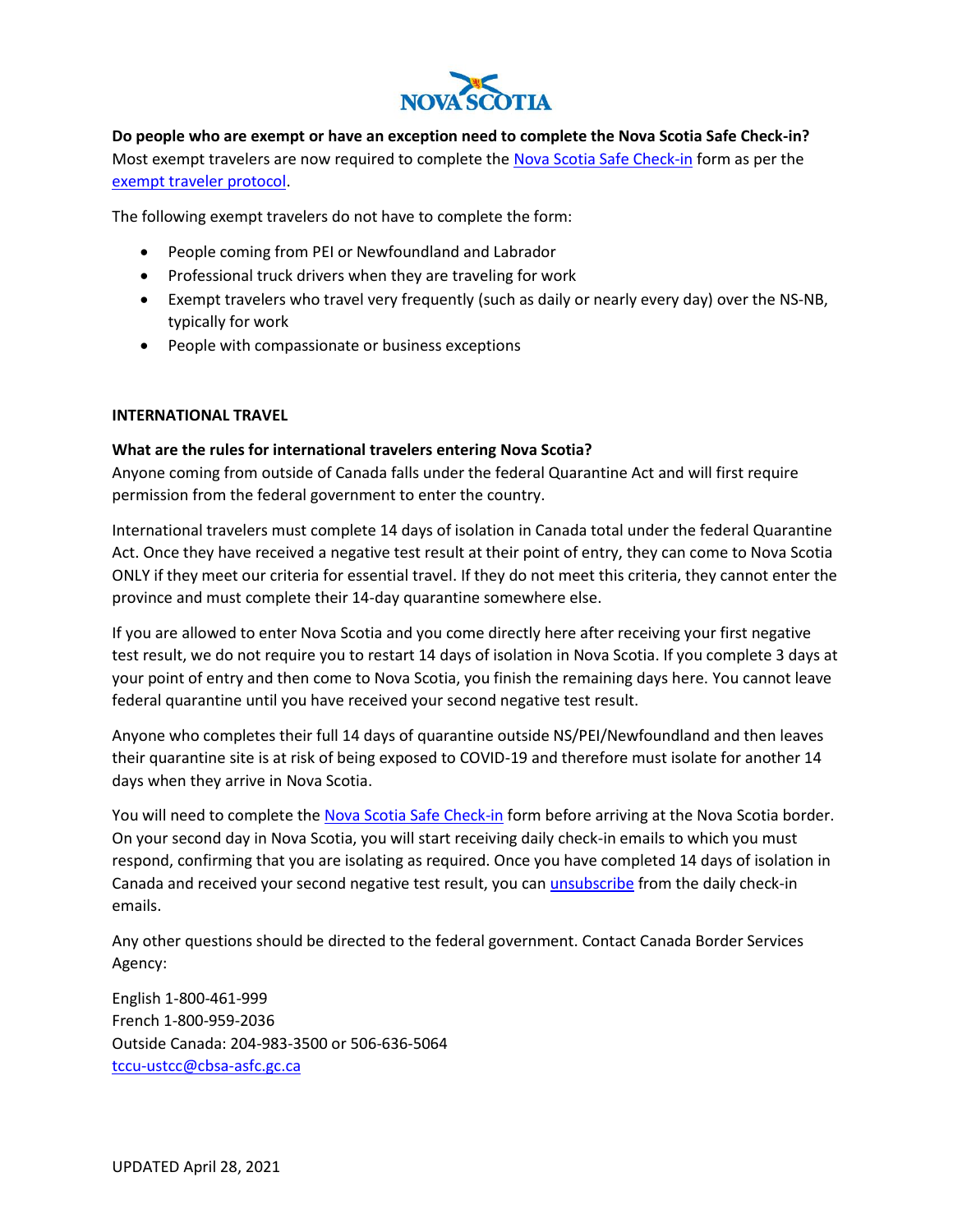

Arriving by air: [https://www.canada.ca/en/public-health/services/diseases/2019-novel-coronavirus](https://www.canada.ca/en/public-health/services/diseases/2019-novel-coronavirus-infection/awareness-resources/entering-canada-covid-19.html)[infection/awareness-resources/entering-canada-covid-19.html](https://www.canada.ca/en/public-health/services/diseases/2019-novel-coronavirus-infection/awareness-resources/entering-canada-covid-19.html)

Arriving by land[: https://www.canada.ca/en/public-health/services/diseases/2019-novel-coronavirus](https://www.canada.ca/en/public-health/services/diseases/2019-novel-coronavirus-infection/awareness-resources/entering-canada-covid-19-land.html)[infection/awareness-resources/entering-canada-covid-19-land.html](https://www.canada.ca/en/public-health/services/diseases/2019-novel-coronavirus-infection/awareness-resources/entering-canada-covid-19-land.html)

#### **ESSENTIAL TRAVEL**

#### **Who is allowed to enter Nova Scotia?**

Starting 8 am on April 22, 2021, people can only enter Nova Scotia for the following essential reasons for the next 4 weeks.

· permanent residents of Nova Scotia who are returning home

- · people who live in Nova Scotia but their primary employment is in another province
- · people who need to participate in-person in a legal proceeding in another province
- · post-secondary students coming to study in Nova Scotia

· post-secondary students returning to their primary or family residence in Nova Scotia and parents who accompany them

· parents picking up a student in Nova Scotia to take them home as quickly as possible

· people who already have a new permanent address in Nova Scotia as of April 21 and are moving here permanently

- · people following the [Child Custody Protocol](https://novascotia.ca/coronavirus/docs/COVID-19-Protocol-for-child-custody-en.pdf)
- · people following the [Exempt Traveler Protocol](https://novascotia.ca/coronavirus/docs/COVID-19-Protocol-for-exempt-travellers-en.pdf)

· people following the [NS-NB Travel Protocol](https://novascotia.ca/coronavirus/docs/COVID-19-Protocol-for-Nova-Scotia-New-Brunswick.pdf) for work, school or other tasks that are necessary and cannot be done virtually

· [Rotational,](https://novascotia.ca/coronavirus/docs/COVID-19-Protocol-for-Rotational-Workers.pdf) [specialized](https://novascotia.ca/coronavirus/docs/COVID-19-Protocol-for-Specialized-Workers.pdf) and federal approved temporary foreign workers

#### **What are the isolation requirements for people who are allowed to come to Nova Scotia?**

The isolation requirements depend on the reason for travel.

## **REASON FOR TRAVEL** • people who live in Nova Scotia but their primary employment is in another province

- people who need to participate in-person in a legal proceeding in another province
- post-secondary students coming to study in Nova Scotia
- post-secondary students returning to their primary or family residence in Nova Scotia and parents who accompany them
- parents picking up a student in Nova Scotia to take them home as quickly as possible
- permanent residents of Nova Scotia who traveled for non-essential reasons
	- people who already have a new permanent address in Nova Scotia as of April 21 and are moving here permanently

#### **ISOLATION REUQIREMENTS**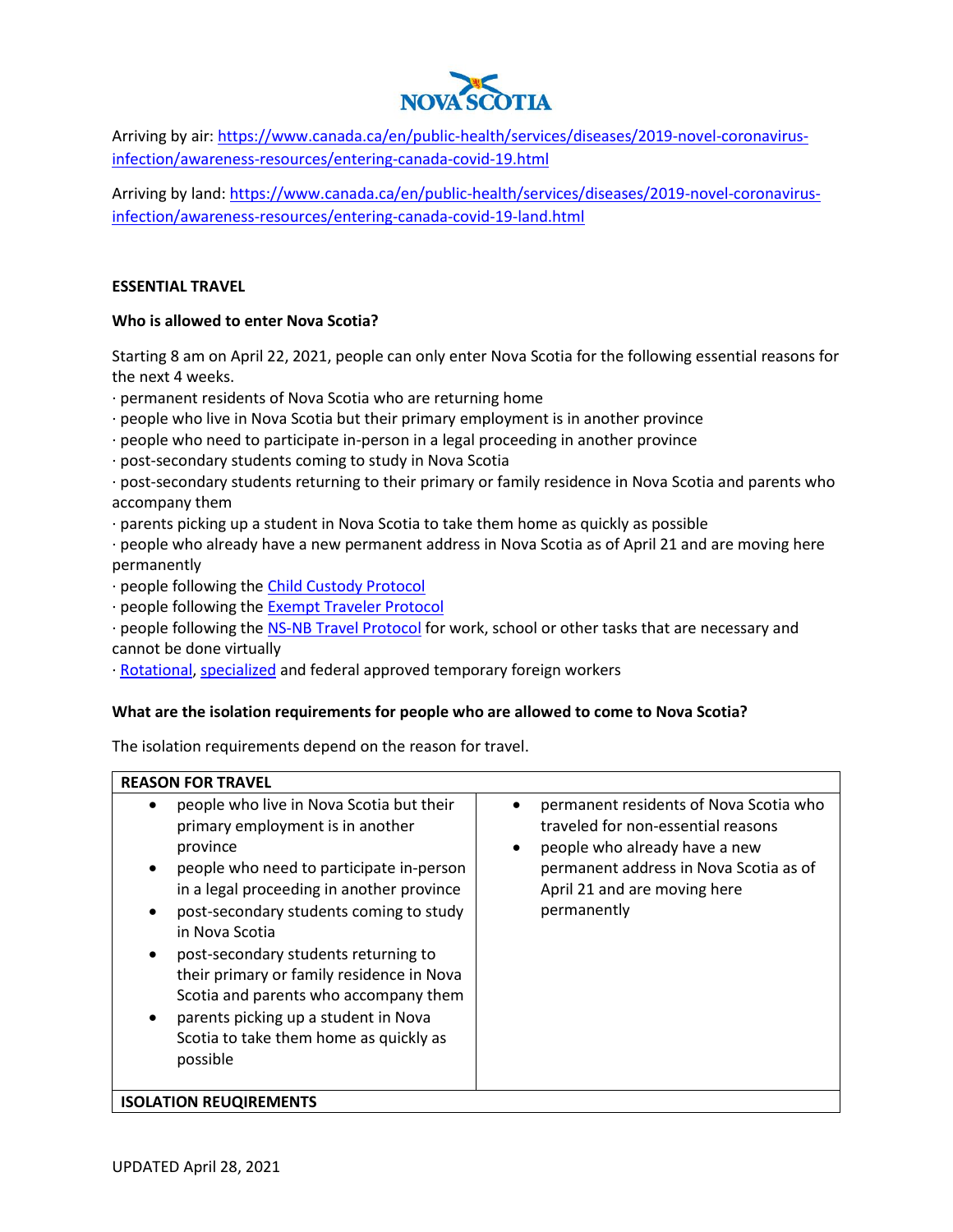

#### **Completely separate living space but can share a bathroom if necessary:** o stay at their place of residence o have their own separate room in the home (such as a separate bedroom, basement or attic) o sanitize hands before leaving the separate room and wear a non-medical mask when outside their separate room o avoid being in the same space as other household members  $\circ$  have their own bathroom or use the following cleaning protocol for a shared bathroom: clean high touch surfaces (such as doorknobs, taps, toilet handle, sink, etc.) after each use o have food and beverages prepared by others and made available in a noncontact manner o not share dishes, drinking glasses, cups, eating utensils, towels, bedding or other items with others in the home o keep your personal items (such as toothbrush, cups, cell phones, tablets or laptops) separate from those belonging **Completely separate living space with their own bathroom (ie no shared living spaces at all):** o stay at their place of residence o have their own separate room in the home (such as a separate bedroom, basement or attic) o sanitize hands before leaving the separate room and wear a non-medical mask when outside their separate room o avoid being in the same space as other household members o have their own bathroom o have food and beverages prepared by others and made available in a noncontact manner o not share dishes, drinking glasses, cups, eating utensils, towels, bedding or other items with others in the home o keep your personal items (such as toothbrush, cups, cell phones, tablets or laptops) separate from those belonging to others o not share food, drinks or cigarettes or any other items that are put in the mouth

**If this cannot be accomplished, the entire household must isolate along with the traveler or the traveler must find another place to isolate.**

If there is a person who is vulnerable to COVID-19 in the household, it would be best for the traveler to find a different location to isolate.

Anyone who is isolating after travel within Canada should get tested at the beginning and end of their isolation. Testing is not mandatory but is strongly recommended as an added layer of protection.

The travelers below have either a modified form of isolation or conditions to be met in their respective travel protocols:

- · people following the [Child Custody Protocol](https://novascotia.ca/coronavirus/docs/COVID-19-Protocol-for-child-custody-en.pdf)
- · people following the [Exempt Traveler Protocol](https://novascotia.ca/coronavirus/docs/COVID-19-Protocol-for-exempt-travellers-en.pdf)

o not share food, drinks or cigarettes or

any other items that are put in the mouth

- · people following the [NS-NB Travel Protocol](https://novascotia.ca/coronavirus/docs/COVID-19-Protocol-for-Nova-Scotia-New-Brunswick.pdf) for work, school or other tasks that are necessary and cannot be done virtually
- · [Rotational,](https://novascotia.ca/coronavirus/docs/COVID-19-Protocol-for-Rotational-Workers.pdf) [specialized](https://novascotia.ca/coronavirus/docs/COVID-19-Protocol-for-Specialized-Workers.pdf) and federal approved temporary foreign workers

to others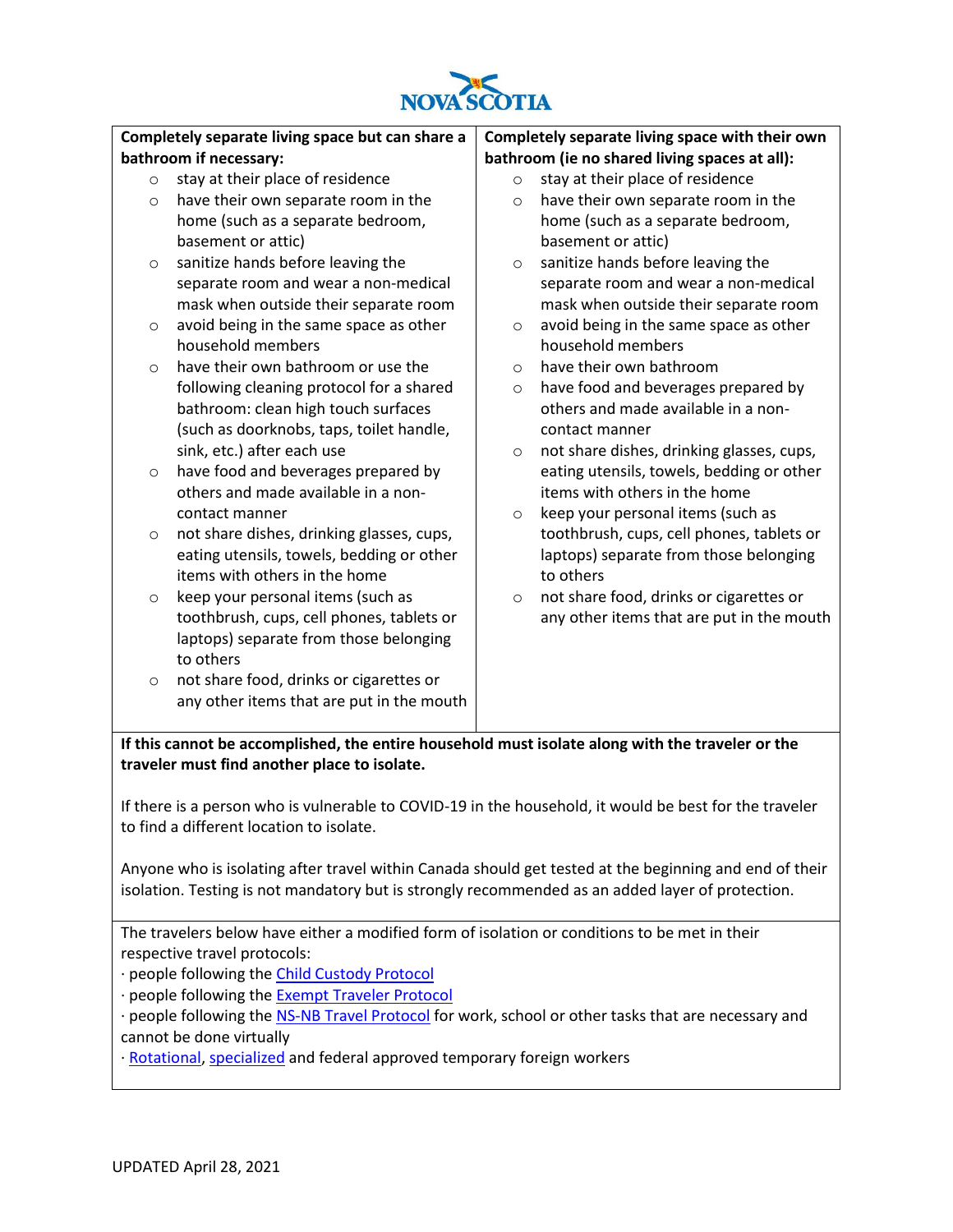

### **What if a child travels for unnecessary reasons, do they have to remain completely isolated from their household?**

When the traveler is a child who cannot reasonably self-isolate alone, the entire household must selfisolate.

#### **What do you consider a completely separate living space?**

Examples of completely separate living spaces include a basement apartment, an in-law suite, a bedroom with en suite bathroom, or a level of the home with a bathroom that can be dedicated to the isolating traveler. Ideally, the space should have a direct entrance/exit to the outdoors. If necessary, the traveler can walk through the home to enter/exit for walks or testing. Everyone should wear masks and maintain physical distance when this happens.

### **What do you need to provide as proof of permanent residency in Nova Scotia?**

- government-issued identification card
- driver's licence
- passport
- utility bill or bank statement that shows your permanent home address

#### **If I own property in Nova Scotia, am I permanent resident?**

Owning property in Nova Scotia does not make you a permanent resident. You have to live in Nova Scotia at least six months plus one day per year to be considered a permanent resident. If you just come to your cottage for the summer, you are not permitted to enter at this time.

#### **What do you need to provide proof that you are moving to Nova Scotia?**

- purchase or sale agreement showing an offer has been accepted on or before April 21 and closing date is on or before May 20
- minimum 1-year lease signed on or before April 21 and take legal possession of the leased property (ie the lease starts) on or before May 20
- letter of acceptance for new employment in Nova Scotia date on or before the day you arrive and an isolation plan

#### **If you are buying a property in Nova Scotia but the closing date is after April 21, can you still come?**

You can come if you have a purchase or sale agreement showing an offer has been accepted on or before April 21 and closing date is on or before May 20. The closing date is the earliest date you could come to Nova Scotia, you cannot come in advance. You must go straight to your new home and selfisolate for 14 days (see requirements above).

#### **If you signed a lease for an apartment on or before April 21, does it matter when you move in?**

You would need to have a minimum 1-year lease signed on or before April 21 and the lease starts (you take legal possession) on or before May 20. If you meet that criteria, you cannot come to Nova Scotia before the date when your lease begins but you can move in anytime after that date.

### **If you have a job starting in Nova Scotia with a letter of offer from the employer but you don't have a permanent address yet, can you still come?**

You will need to show border officials a letter of acceptance as proof that you are moving to Nova Scotia for a new job and your plan for isolation. If you do not have these, you cannot enter Nova Scotia.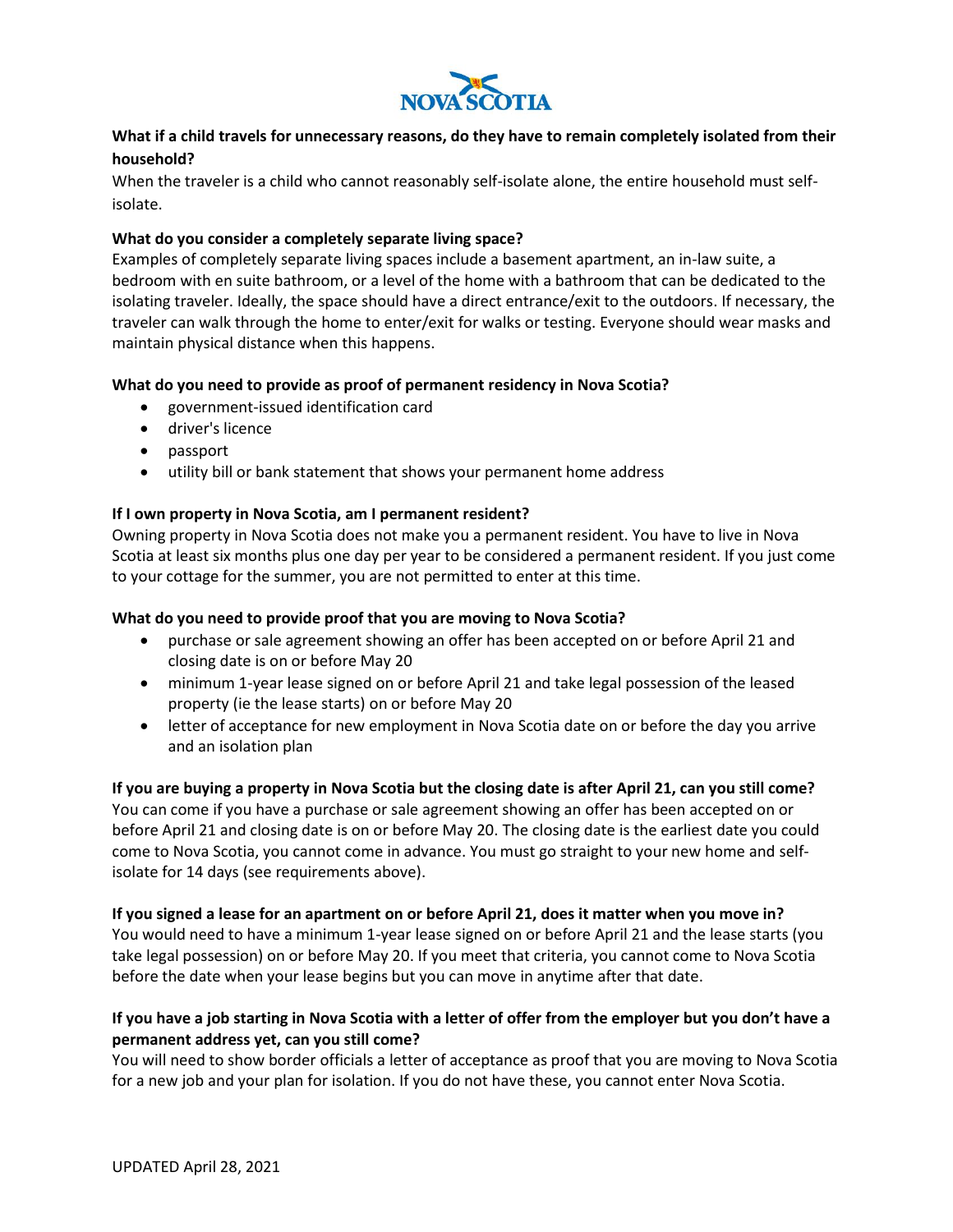

**What do military members need to show at the border as proof they are being posted in Nova Scotia?** Military members need a letter confirming that they are being posted in Nova Scotia. This allows you to come for your job. It does not allow you to come just for a house hunting trip.

#### **What needs to be in the plan for isolation?**

Your isolation plans should include details about how food and supplies will be delivered, how you'll maintain a physical distance of 2 metres (6 feet) from others where you're staying (if applicable) and how you'll follow public health measures and guidelines.

### **Can I enter Nova Scotia if I'm moving there permanently and will live with someone who is already there?**

No, you will not be allowed to enter until at least May 20.

**My family is moving to Nova Scotia in stages. Is it ok if some of us come now and others come later?** Yes. You will need proof that you are moving here rather than just visiting (see above).

**If one person has a new job in Nova Scotia and their spouse does not, can they both come?** Yes.

**I've already sold my home or given notice on my lease but I don't meet your criteria. What do I do?** We're very sorry but you must make other arrangements. You cannot enter Nova Scotia at this time.

#### **Are there exceptions if you need to attend a funeral or visit a family member in palliative care?**

For the next 4 weeks, we are not giving exceptions for funerals. We will consider requests for exceptions to be with an immediate family member at end of life. If your request is approved, you would be allowed to visit the family member but otherwise, you must self-isolate. There is more information about [how to make a request](https://novascotia.ca/coronavirus/restrictions-and-guidance/#compassionate-exceptions) on our website.

## **What happens if there's an urgent need to enter the province and you're not on the list of people who can enter?**

We can consider exceptions for these situations.

#### **EXEMPTIONS AND EXCEPTIONS**

#### **Can essential workers still enter Nova Scotia? Do they have to isolate?**

We don't use the term "essential worker" in Nova Scotia. Just because workers are considered essential or exempt in other jurisdictions does not necessarily mean they are exempt under Nova Scotia's [public](https://novascotia.ca/coronavirus/docs/health-protection-act-order-by-the-medical-officer-of-health.pdf)  [health order.](https://novascotia.ca/coronavirus/docs/health-protection-act-order-by-the-medical-officer-of-health.pdf) Only certain workers can cross any of Nova Scotia borders for work purposes without having to fully self-isolate. We consider their travel to be essential. They must follow the exempt [traveler protocol:](https://novascotia.ca/coronavirus/docs/COVID-19-Protocol-for-exempt-travellers-en.pdf)

- healthy workers in the trade and transportation sector who are employed in the movement of goods and people across the Nova Scotia border by land, air, or water, including truck drivers, crew, maintenance and operational workers on any plane, train or ship
- Canadian Military and Defence Team personnel, Coast Guard, RCMP, Canadian Border Services Agency, and Canadian Security Intelligence Service
- first responders, including police, fire and EHS paramedic workers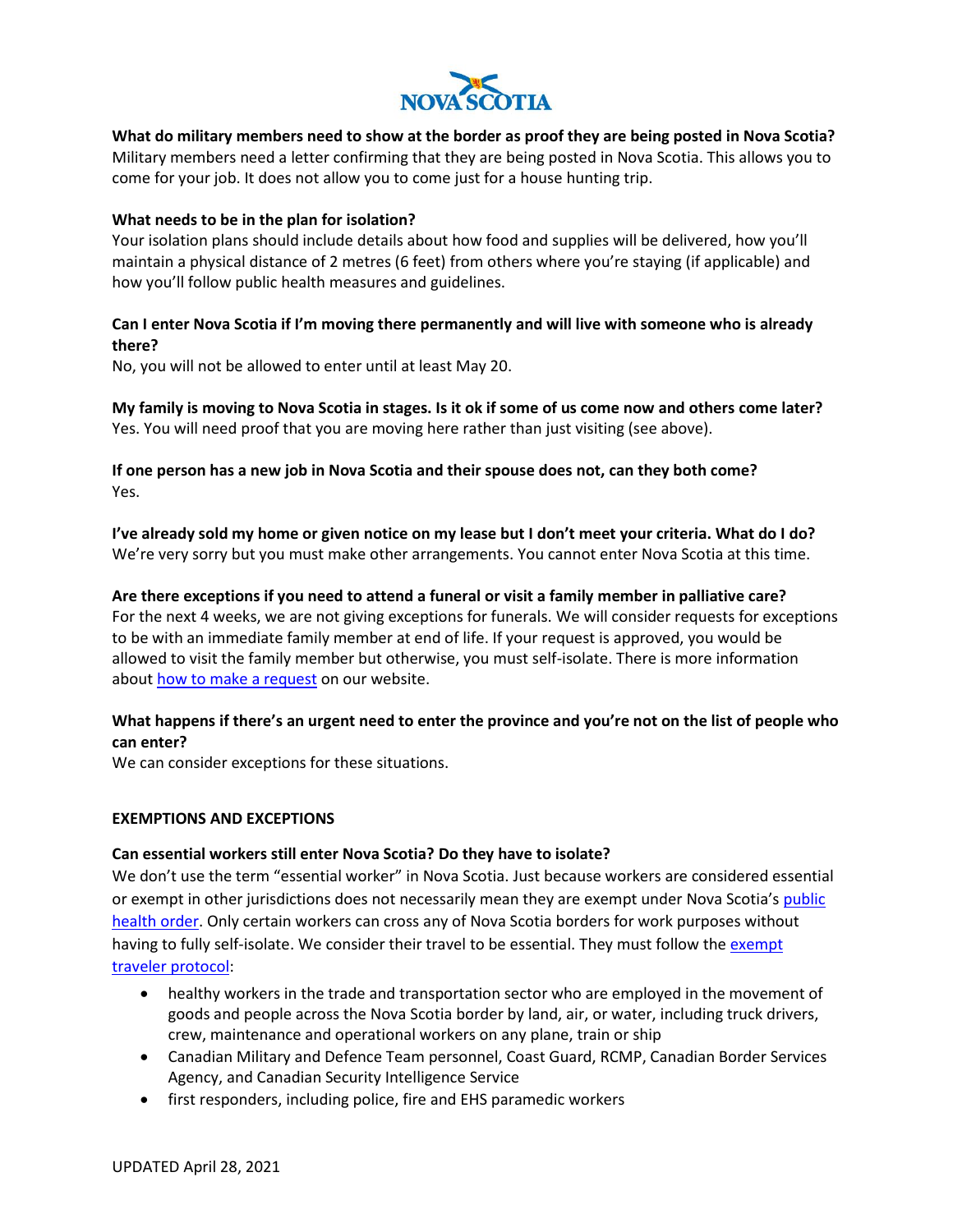

#### **What is the exempt traveler protocol? Who needs to follow it?**

The [exempt traveler protocol](https://novascotia.ca/coronavirus/docs/COVID-19-Protocol-for-exempt-travellers-en.pdf) applies to:

- People engaged in a legal proceeding in Nova Scotia
- People traveling for essential health services and their accompanying support people
- Certain workers who must enter Nova Scotia to carry out their work duties or training required for their jobs:
	- $\circ$  workers in the trade and transportation sector who are employed in the movement of goods and people across the Nova Scotia border by land, air, or water, including truck drivers, crew, maintenance and operational workers on any plane, train or ship
	- o Canadian Military and Defence Team personnel, Coast Guard, RCMP, Canadian Border Services Agency, and Canadian Security Intelligence Service
	- o first responders, including police, fire and EHS paramedic workers

We consider these to be essential reasons for travel. Under this new protocol, most exempt travelers coming from outside Nova Scotia, PEI or Newfoundland and Labrador must complete the Nova Scotia [Safe Check-in](https://travel-declaration.novascotia.ca/en) form to enter the province.

In order to maintain their exemption, exempt travelers must meet numerous conditions, such as having no unnecessary contact with others while they are traveling in Nova Scotia or in other jurisdictions.

When exempt travelers return home to Nova Scotia, they can go to work or school but must take precautions such as avoiding close contact with other people for 14 days. Three COVID-19 tests are strongly recommended during their first 14 days home. Please see full details and requirements in the [protocol.](https://novascotia.ca/coronavirus/docs/COVID-19-Protocol-for-exempt-travellers-en.pdf)

### **Do maintenance personnel have to be on board a plane, train or ship to be exempt or are ground maintenance crew also exempt?**

Ground maintenance crew who need to work in Nova Scotia are also exempt from the self-isolation requirement but must follow th[e exempt traveler protocol.](https://novascotia.ca/coronavirus/docs/COVID-19-Protocol-for-exempt-travellers-en.pdf) They are not exempt if they leave Nova Scotia for work and return.

#### **Can people travel for medical appointments?**

If you must travel to and from essential health services, you do not have to self-isolate in Nova Scotia but you must follow th[e exempt traveler protocol.](https://novascotia.ca/coronavirus/docs/COVID-19-Protocol-for-exempt-travellers-en.pdf) You can bring an accompanying support person who is also exempt. There is no limit on the number of support people you can bring but you should keep the number low and check with the Nova Scotia Health Authority or IWK Health Centre about how many people you can bring into their facilities with you.

### **I have a child custody arrangement and the child's other parent lives outside Nova Scotia, PEI or Newfoundland and Labrador. Is self-isolation required?**

People traveling for child custody reasons need to follow th[e child custody protocol.](https://novascotia.ca/coronavirus/docs/COVID-19-Protocol-for-child-custody-en.pdf) There are isolation and other requirements for the person/people who travel.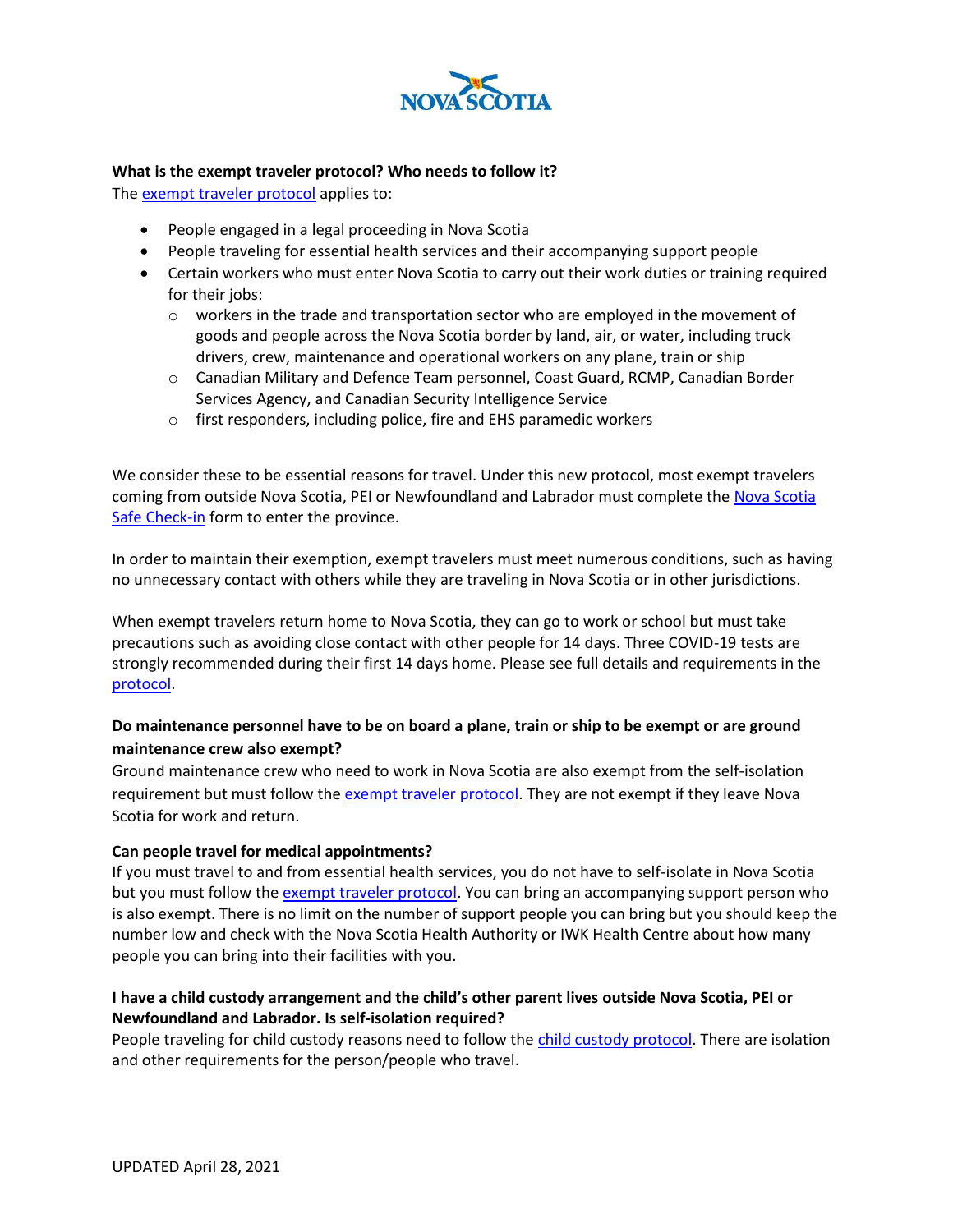

#### **What are the self-isolation rules for rotational workers?**

People who meet th[e criteria as a rotational worker](https://novascotia.ca/coronavirus/docs/COVID-19-Directive-on-Exceptions-for-Rotational-Workers.pdf) have modified self-isolation, which includes contact with people in their households. However, a rotational worker or a member of the rotational worker's household chooses to travel for non-essential reasons, the entire household (including the rotational worker) must self-isolate, unless there is a completely separate living space with a bathroom where the traveler can self-isolate[. Learn more.](https://novascotia.ca/coronavirus/docs/rotational-workers-self-isolation-and-testing-factsheet.pdf)

#### **What are the self-isolation rules for specialized workers?**

[Specialized workers](https://novascotia.ca/coronavirus/docs/COVID-19-Protocol-for-Specialized-Workers.pdf) can come if there is urgent critical infrastructure work that's crucial for the province to function and there is nobody in NS/PEI/Nfld who has the skills to do the work. They must self-isolate at all times when they are not at the work site and get tested up to 3 times while they are in Nova Scotia.

#### **Are power crews who do emergency repairs exempt from self-isolation?**

Generally, no, they are not among the exempted workers listed in the public health order. Sometimes our Emergency Management Office and Nova Scotia Power Inc makes arrangements to bring extra workers in for a storm, for example, but they do so under strict protocols to avoid any potential spread of COVID-19. These arrangements are made directly with employers, not with individual workers. If you think you are a worker in this situation, talk to your employer.

## **If someone has already recovered from COVID-19, does that mean they are immune and do not need to self-isolate?**

If you are a permanent Nova Scotia resident, you became infected with COVID-19 in Canada and you have a letter from the public health unit in this country stating that you recovered as of a certain date, you can send that letter with your request for an exception to Nova Scotia's self-isolation requirement to [C19Compassionate@novascotia.ca.](mailto:C19Compassionate@novascotia.ca) If you cannot provide the letter, you cannot get this exception.

If the exception is granted, it is only valid for 12 weeks from your date of recovery. Once those 12 weeks are up, you will be required to self-isolate if you come from outside Nova Scotia, New Brunswick or PEI. This is because we don't yet know enough about immunity to the virus.

#### **MORE ON SELF-ISOLATION**

#### **Can a self-isolating traveler go for a walk?**

People who are isolating because they traveled within Canada or because Public Health has told them they are a close contact can only leave their property if it's necessary for outdoor exercise.

You can only go within walking or running distance of your home for a maximum of 1 hour per day (not multiple outings totalling 1 hour). You need to stay 2 metres/6 feet away from others and you can't visit other buildings, go to outdoor fitness classes or personal training sessions. If you're in an apartment building, condo building or hotel, you must wear a non-medical mask in common areas if you leave the property for outdoor exercise.

However, you cannot leave your property if you are have traveled outside Canada. You cannot leave your property if you are isolating because you have symptoms, you have been diagnosed with COVID-19, or you are [required to isolate while waiting for a test or result.](https://www.nshealth.ca/what-do-i-need-know-about-covid-19-self-isolation)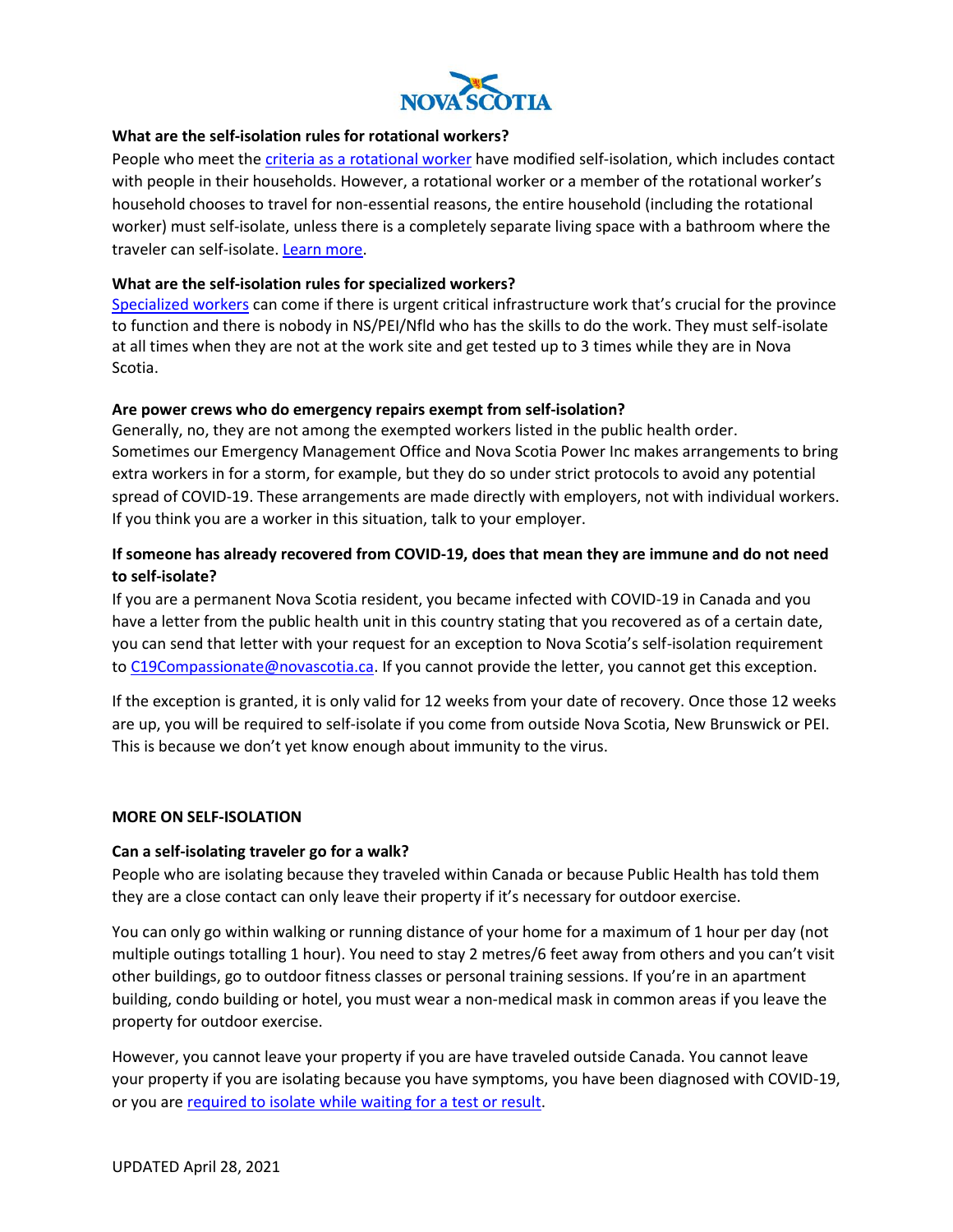

## **If a traveler did the first four days of their self-isolation in a hotel and is finishing it in a home, do the people living their complete 10 days of self-isolation or 14?**

First, people should do their entire self-isolation in one place, they should not switch locations part way through. That said, we know this sometimes has to happen. If it does, then the people living in the home must self-isolate for 14 days from the time the traveler arrives in the home, unless there is a completely separate living space with a bathroom where the traveler can self-isolate.

## **If a second traveler arrives a few days after the first and there are no separates spaces for them to isolate, does the whole household have to restart their 14 days of self-isolation?**

Yes, everyone in the household must restart their 14 days of self-isolation from the date the second traveler arrives.

## **If a household is self-isolating along with a traveller who arrived in the home part way through their self-isolation period, what happens if a member of the household develops symptoms? Does the traveler's self-isolation period get extended?**

If this happens, anyone who is still isolating must continue. Anyone who has finished isolation does not need to start again. The person with symptoms should complete the online [COVID-19 self-assessment](https://covid-self-assessment.novascotia.ca/en) to book a test. Anyone who can't do the assessment online can call 811.

Everyone should monitor themselves closely for symptoms while waiting for the test result. If the test result is positive, then everyone in the household needs to follow the direction that public health officials give them.

#### **MOVING (all of these answers are based on a person permanently moving to Nova Scotia)**

#### **If I'm moving to Nova Scotia, do I have to self-isolate?**

Yes. You must complete the [Nova Scotia Safe Check-in,](https://travel-declaration.novascotia.ca/en) preferably before you arrive at the border. You must isolate for 14 days upon arrival.

**If I am moving from New Brunswick to Nova Scotia, can I follow the NS-NB travel protocol?** No. This travel protocol is for frequent travel back and forth or for quick necessary trips. It is not for

moving to Nova Scotia.

#### **Can movers bring my belongings into my home?**

Yes. You and your family should stay as far apart from the movers as you can, such as in a different room. If you need to be in the same room, everyone should wear masks and maintain as much distance as possible.

#### **Can I pick up or drop off a rental vehicle for moving?**

No, you cannot do this in person if you are still in your 14-day self-isolation period.

#### **Can I pick up/drop off items in a storage facility?**

No, you cannot do this if you are still in your 14-day self-isolation period.

## **If I am clearing land to build a house and isolating in a trailer on the property or in a house on the adjacent property, can contractors do work on the property?**

Yes, as long you stay well distanced.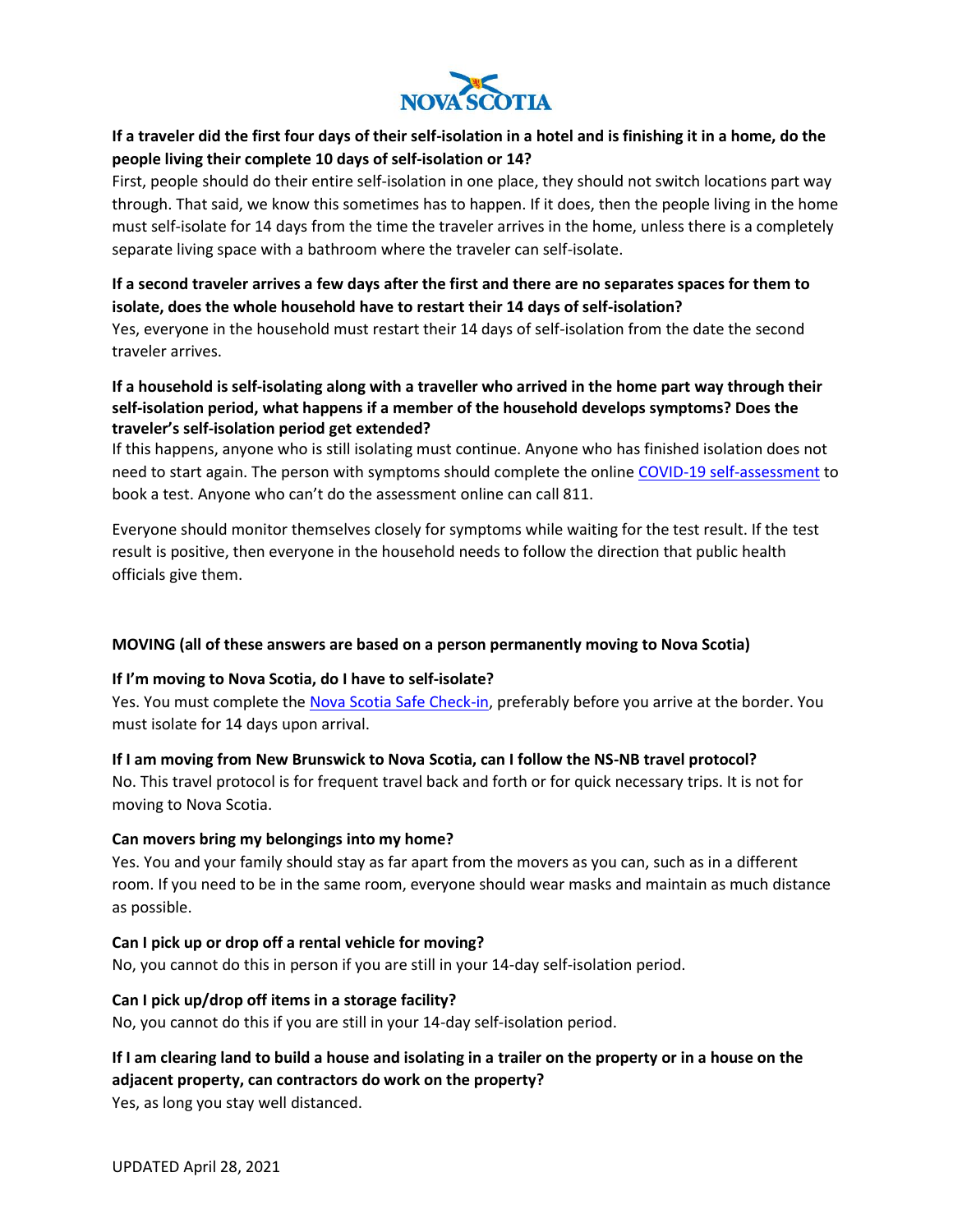

If you isolation location is a house on the adjacent property, we would consider the land you're clearing to be an extension of that isolation location.

## **I need to be in Nova Scotia for the closing on a property. Can I leave isolation to do a final inspection and meeting with lawyer, bank etc?**

No. You must self-isolate for 14 days before you could do these things in person. There are virtual ways to accomplish these things.

### **Can I come to Nova Scotia to house hunt?**

No. Until at least May 19, this is not considered essential travel. For this time period, this restriction also applies to Canadian military and defence team personnel, RCMP, Coast Guard, Canadian Border Services Agency, and Canadian Security Intelligence Service.

## **Can parents come from outside NS/PEI/Nfld to drop off/pick up their students at their residence or at their apartment or other accommodations?**

Parents can drop off students to study in Nova Scotia or pick up students to bring them home. If you are dropping off/picking up a student on campus, please follow the university's rules for this process.

If you're coming from outside Atlantic Canada, you need to complete th[e Nova Scotia Safe Check-in](https://travel-declaration.novascotia.ca/en) form. If you're coming from New Brunswick, you can follow the [NS NB travel protocol.](If%20you’re%20coming%20from%20outside%20Atlantic%20Canada,%20you%20need%20to%20complete%20the%20Nova%20Scotia%20Safe%20Check-in%20form.%20If%20you’re%20coming%20from%20New%20Brunswick,%20you%20can%20follow%20the%20Nova%20Scotia-New%20Brunswick%20travel%20protocol.)

Please do your drop off/pick up as quickly as possible and then leave Nova Scotia. When returning home, you should make as few stops in Nova Scotia as possible. You must self-isolate as much as you can, stay 2 metres/6 feet away from others, and wear a mask in indoor public places.

## **When students studying outside NS/PEI/Nfld move back home to Nova Scotia, do they have to isolate?**

Students moving back to Nova Scotia (and anyone accompanying them, such as a parent) must isolate in a separate space from the rest of the household, but because we consider this essential travel, they can share a bathroom with others as long as it is cleaned between uses. If this can be accomplished, the rest of the household does not have to isolate along with the student and parent.

#### **DRIVING THROUGH/AIRPORT PICKUP**

#### **Can you drive through Nova Scotia on your way to another province?**

You can drive through Nova Scotia but you must self-isolate as much as possible the entire time. That means making as few stops as possible and maintaining physical distance from other people. You must also follow all the [public health measures in Nova Scotia.](https://novascotia.ca/coronavirus/)

You need to complete th[e Nova Scotia Safe Check-in.](https://travel-declaration.novascotia.ca/en) You will receive an email with an ID number that you must present at the border. You should keep this email in case you need to refer to it later. You must show your ferry reservation if you are traveling to PEI or Newfoundland. You must show your airline reservation if you are traveling to the Halifax airport. If you are flying into Halifax and driving to New Brunswick or beyond, you must show proof of your destination, such as a hotel reservation or proof of permanent residency in another province.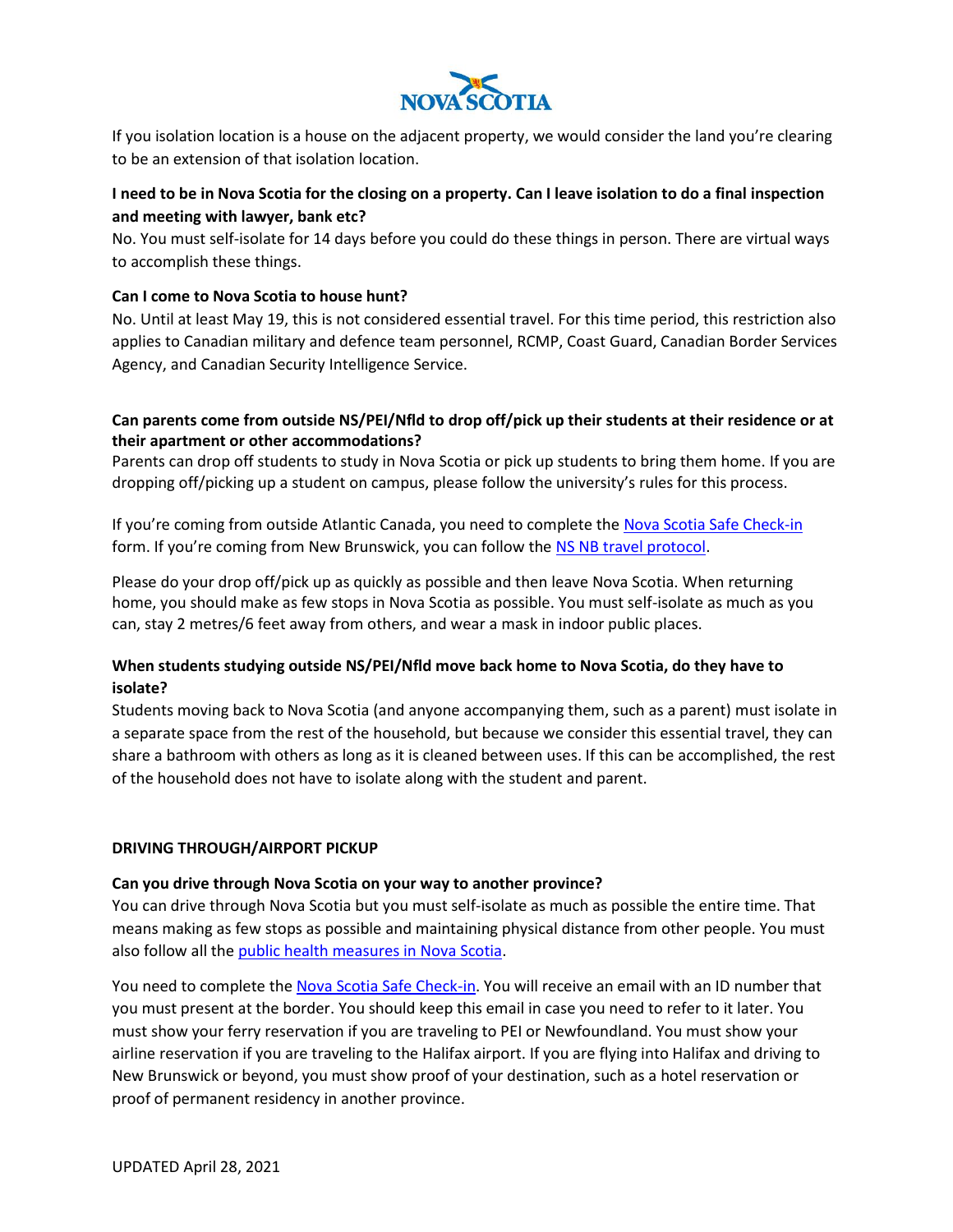

You will receive a daily email check-in to which you must respond, confirming that you are self-isolating. Once you have left Nova Scotia, you can *unsubscribe* from the daily check-in emails.

## **If you fly into the Halifax airport, can you spend a night in a hotel before driving to your location for self-isolation or to another province?**

We strongly discourage making travel plans that involve a hotel stay after a flight.

However, sometimes people have long flights and it would create a dangerous situation if you arrived at the airport and immediately started driving. In these cases, you can overnight in a hotel and then drive to your location for self-isolation. You must-self-isolate as much as possible the entire time and follow Nova Scotia's [public health rules and advice.](https://novascotia.ca/coronavirus/)

## **If I pick up a traveler from the airport and drive them to their own separate living space for selfisolation, do I have to self-isolate too?**

No, you don't need to self-isolate. You should both wear non-medical masks and sit as far apart as possible in the vehicle.

## **If I fly from PEI to Halifax and the flight stops in another province, do I have to self-isolate when I arrive?**

No, as long as you stay on the plane or in the airport terminal and practice public health measures, then you do not need to self-isolate when you arrive in Nova Scotia.

## **BORDER/FINES**

#### **What will I need to do at the border?**

You should complete the [Nova Scotia Safe Check-in](https://travel-declaration.novascotia.ca/en) before you travel. If you haven't already completed it, there will be instructions when you arrive about going online to complete it.

## **What if somebody doesn't have the technology to do it in advance?**

We have tablets at some borders for people who need help. We also have paper copies. But we strongly encourage people to complete the form online. It is much faster for you and more efficient for us.

**How do you follow up with travelers during their stay to make sure they are self isolating for 14 days?** Travelers will receive a daily digital check-in. It's an email that they must respond to each day during their self-isolation. It starts arriving on your second day in the province.

## **What are the penalties if someone doesn't self isolate?**

Penalties are the same as other violations of the Health Protection Act. For a first offence, there is a \$1,000 fine. If you are found guilty of a second or subsequent offence, you could be fined up to \$10,000 or to imprisonment for up to one year, or both.

#### **How do the fines work?**

You could be issued a summary offence ticket of \$1,000 for one offence. If you are charged 10 days in a row, you could be issued 10 summary offence tickets for a total of \$10,000 in fines.

You could be charged by long form prosecution and convicted. Using the example of offences 10 days in a row, a judge could sentence you to a fine of \$92,000 (\$2,000 for first offence and 9 x \$10,000 for